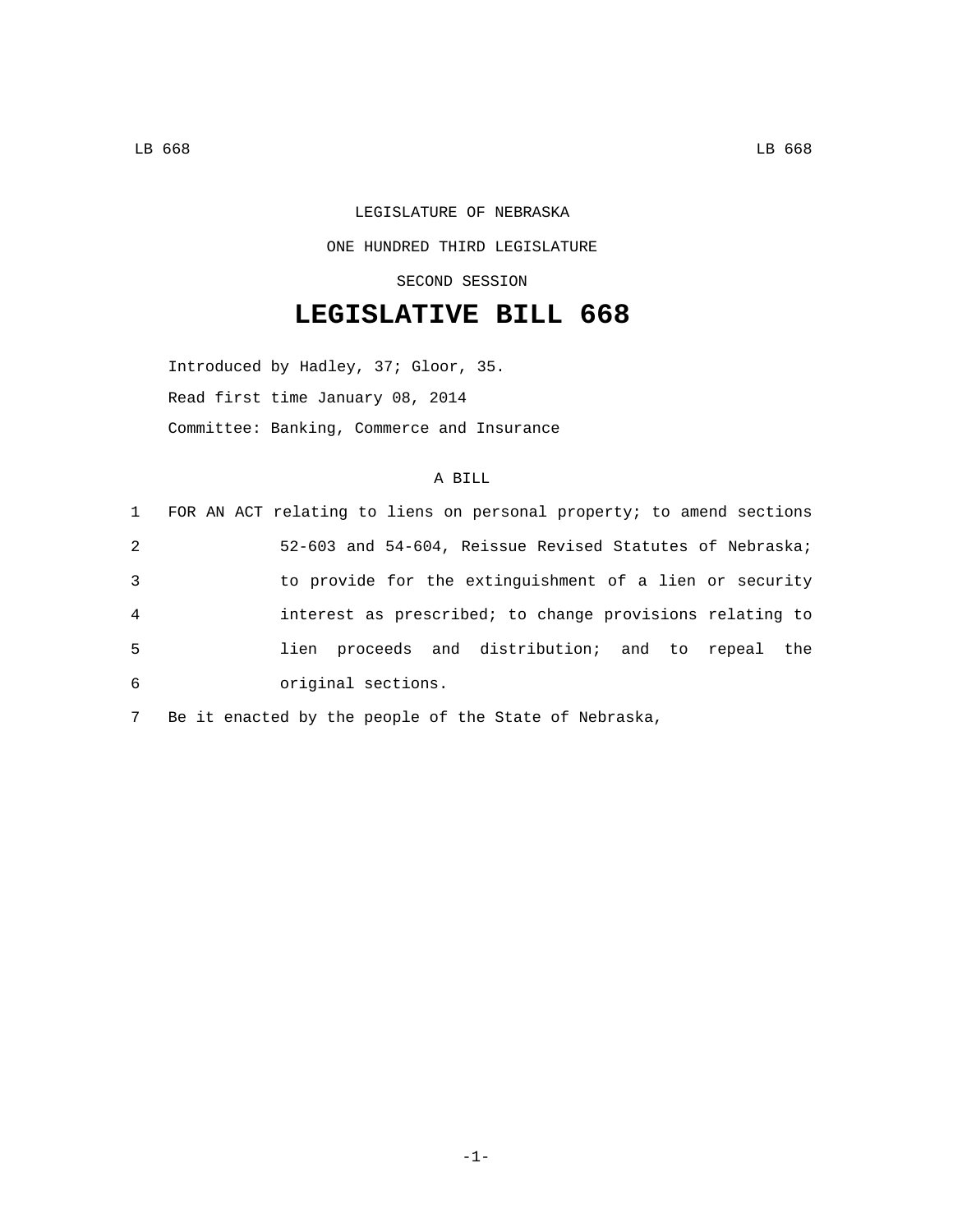| 1  | Section 1. Section 52-603, Reissue Revised Statutes of                |
|----|-----------------------------------------------------------------------|
| 2  | Nebraska, is amended to read:                                         |
| 3  | 52-603 In accordance with the terms of the notice given               |
| 4  | as provided by section 52-601.01, a sale of the goods for reasonable  |
| 5  | value may be had to satisfy any valid claim of the claimant for which |
| 6  | he-the claimant has a lien on the goods. Such sale shall extinguish   |
| 7  | any lien or security interest in the goods of a lienholder or         |
| 8  | security interest holder to which notice of sale was mailed pursuant  |
| 9  | to section 52-601.01.                                                 |
| 10 | Sec. 2. Section 52-604, Reissue Revised Statutes<br>of                |
| 11 | Nebraska, is amended to read:                                         |
| 12 | 52-604 From the proceeds of such sale the claimant shall              |
| 13 | make application in the following order: (a) To satisfy his or her    |
| 14 | lien, including the reasonable charges of notice, advertisement, and  |
| 15 | sale; and (b) to satisfy the obligations secured by the lien or       |
| 16 | security interest of any lien or security interest holder of record.  |
| 17 | The balance, if any, of such proceeds shall be delivered to the       |
| 18 | county treasurer of the county in which the sale was made. The        |
| 19 | treasurer of the county in which the property was sold shall issue    |
| 20 | his or her receipt therefor. for the balance of such proceeds. The    |
| 21 | county treasurer shall make proper entry in the books of his or her   |
| 22 | office of all money so such proceeds paid over to him or her, and     |
| 23 | shall hold the money for a period of five years, and immediately      |
| 24 | thereafter shall pay the same into the school fund of the proper      |
| 25 | county, to be appropriated for the support of the schools, unless the |

-2-